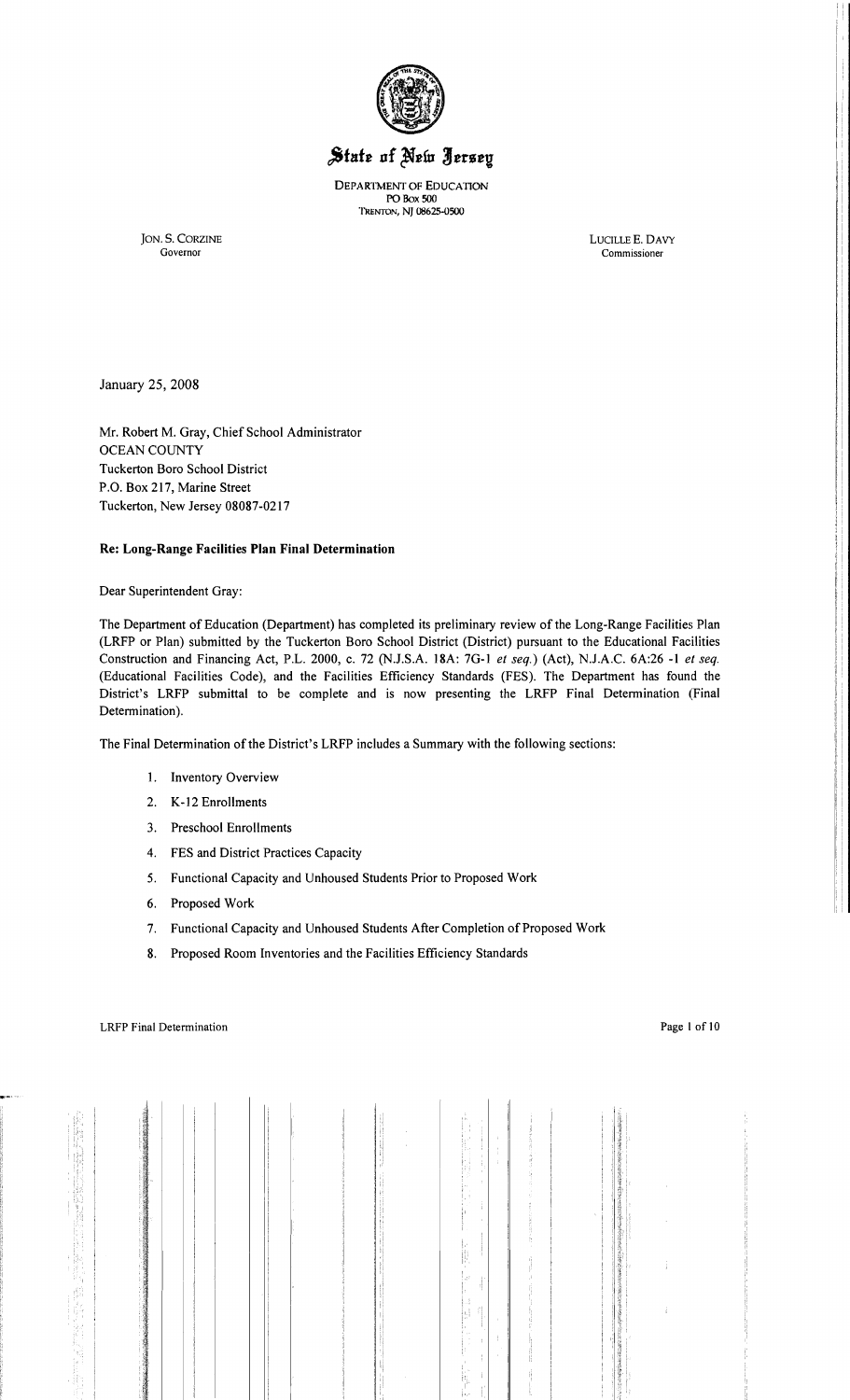Major LRFP approval issues include the adequacy of the LRFP's proposed enrollments, school capacities, and educational spaces. Approval of the LRFP, and any projects and costs listed therein, does not imply approval of an individual school facilities project or its corresponding costs and eligibility for State support under the Act. Similarly, approval of the LRFP does not imply approval of portions of the Plan that are inconsistent with the Department's FES and proposed building demolition or replacement. Determination of preliminary eligible costs and final eligible costs will be made at the time of the approval of a particular school facilities project pursuant to N.J.S.A. 18A:7G-5. The District must submit a feasibility study as part of the school facilities project approval process, pursuant to N.J.S.A. 18A:7G-7b, to support proposed building demolition or replacement. The feasibility study should demonstrate that a building might pose a risk to the safety of the occupants after rehabilitation or that rehabilitation is not cost-effective.

Following the approval of the LRFP, the District may submit an amendment to the approved LRFP for Department review. Unless and until an amendment to the LRFP is submitted to and approved by the Commissioner of the Department pursuant to N.J.S.A. 18A:7G-4(c), the approved LRFP shall remain in effect. The District may proceed with the implementation of school facilities projects that are consistent with the approved LRFP whether or not the school facilities project contains square footage that may be ineligible for State support.

We trust that this document will adequately explain the Final Determination and allow the District to move forward with the initiation of projects within its LRFP. Please contact H. Lyle Jones, Regional Director at the Office of School Facilities at (609) 943-5452 with any questions or concerns that you may have.

Sincerely,

Fuille Way

Lucille E. Davy Commissioner

Enclosure

c: Willa Spicer, Deputy Commissioner John Hart, Chief of Staff Rochelle Hendricks, Assistant Commissioner, Division of District and School Improvement William King, Assistant Commissioner Kathryn Forsyth, Director of Public Information Bruce Greenfield, Ocean County Superintendent of Schools Bernard E. Piaia, Director, School Facilities, Office of the Chief of Staff H. Lyle Jones, Regional Director, School Facilities, Office of the Chief of Staff Tom Lakavitch, County Manager, School Facilities, Office of the Chief of Staff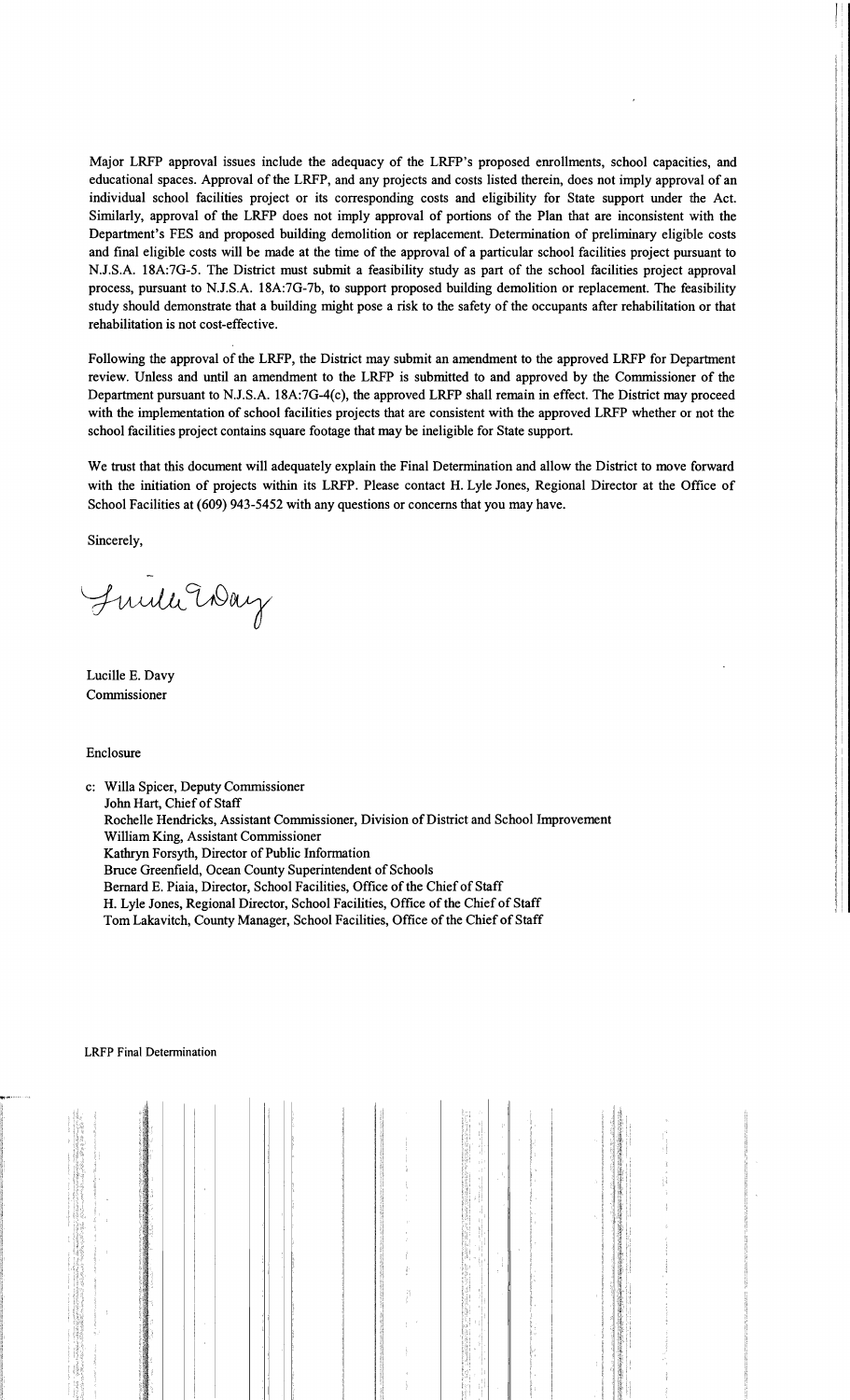# LONG-RANGE FACILITIES PLAN **Final Determination Summary**

# Tuckerton Boro School District

The Department of Education (Department) has completed its review of the Long-Range Facilities Plan (LRFP or Plan) submitted by the Tuckerton Boro School District (District) pursuant to the Educational Facilities Constmction and Financing Act, P.L. 2000, c.72 (N.lS.A. 18A:7G-l *et seq.)* (Act), N.lA.C. 6A:26-1 et seq. (Educational Facilities Code), and the Facilities Efficiency Standards (FES).

This is the Department's Final Determination Summary (Summary) of the LRFP. The Summary is based on the standards set forth in the Act, the Educational Facilities Code, the FES, District entered data in the LRFP and Project Application and Tracking System (LRFP website), and District supplied supporting documentation. The Summary consists of nine sections. The referenced reports in *italic* text are standard LRFP reports available on the Department's LRFP website.

# 1. Inventory Overview

The District provides services for students in grades PK4-6. The predominant existing school grade configuration is PK4-6. The predominant proposed school grade configuration is PK4-6. The District is classified as an "Under 55" district for funding purposes.

The District identified existing and proposed schools, sites, buildings, playgrounds, playfields, and parking lots in its LRFP. The total number of existing and proposed district-owned or leased schools, sites, and buildings are listed in Table 1. A detailed description of each asset can be found in the LRFP website report titled *"Site Asset Inventory Report. "* 

|                                                      | <b>Existing</b> | <b>Proposed</b> |
|------------------------------------------------------|-----------------|-----------------|
| Sites:                                               |                 |                 |
| <b>Total Number of Sites</b>                         |                 |                 |
| Number of Sites with no Buildings                    |                 |                 |
| Number of Sites with no Instructional Buildings      |                 |                 |
| <b>Schools and Buildings:</b>                        |                 |                 |
| <b>Total Number of Schools</b>                       |                 |                 |
| Total Number of Instructional Buildings              |                 |                 |
| Total Number of Administrative and Utility Buildings |                 |                 |
| Total Number of Athletic Facilities                  |                 |                 |
| Total Number of Parking Facilities                   |                 |                 |
| <b>Total Number of Temporary Facilities</b>          |                 |                 |

#### Table 1: Inventory Summary

As directed by the Department, incomplete school facilities projects that have project approval from the Department are represented as "existing" in the Plan. District schools with incomplete approved projects that include new construction or the reconfiguration of existing program space are as follows: n/a.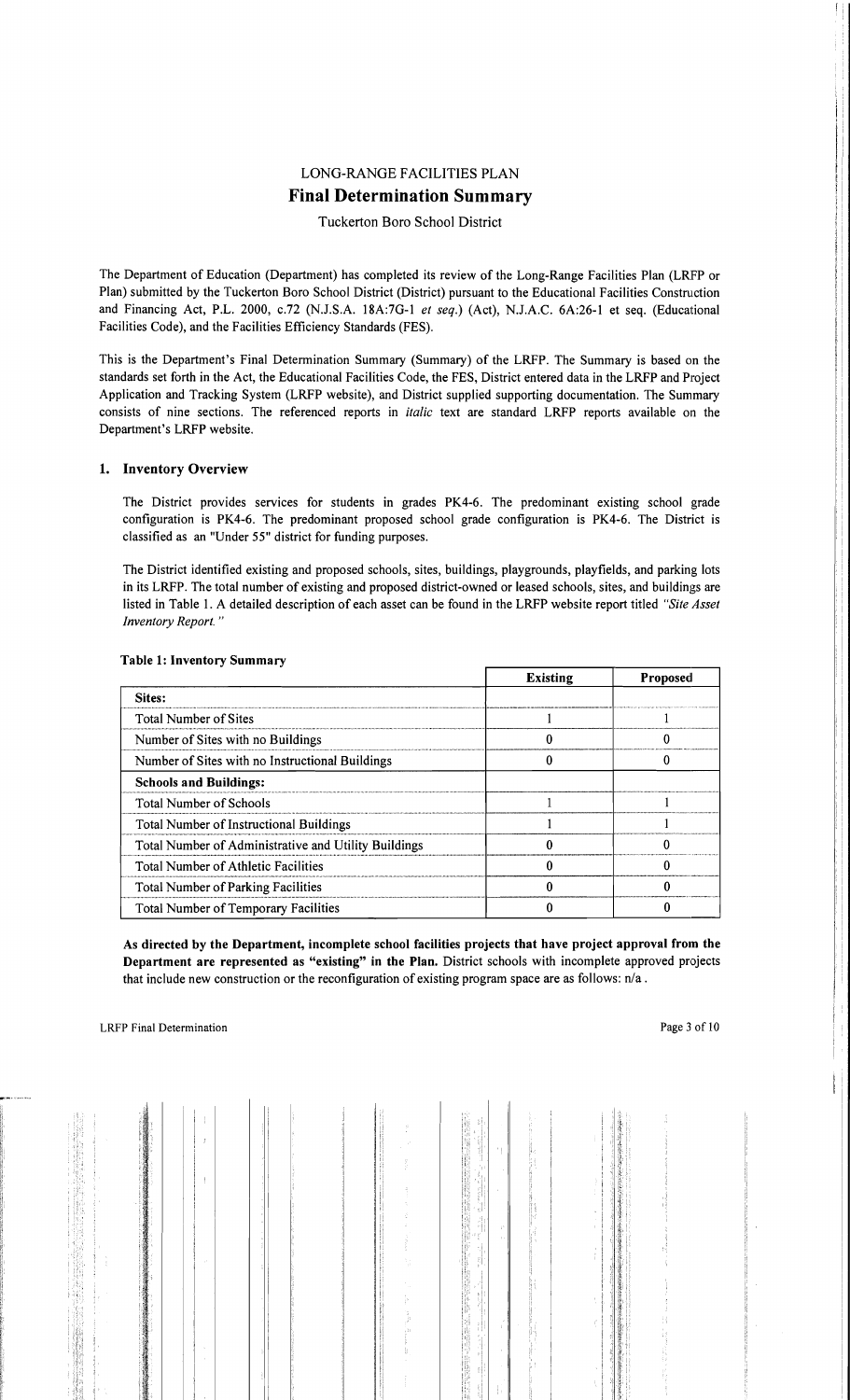Major conclusions are as follows:

- The District is proposing to maintain the existing number of District-owned or leased sites.
- The District is proposing to maintain the existing number of District-owned or operated schools.
- The District is proposing to maintain the existing number of District-owned or leased instructional buildings. The District is proposing to maintain the existing number of District-owned or leased noninstructional buildings.

FINDINGS The Department has determined that the proposed inventory is adequate for review of the District's LRFP. However, the LRFP determination does not imply approval of an individual school facilities project listed within the LRFP. The District must submit individual project applications for project approval. If building demolition or replacement is proposed, the District must submit a feasibility study, pursuant to NJ.S.A. 18A:7G-7b, as part of the application for the specific school facilities project.

# 2. K-12 Enrollments

The District determined the number of students, or "proposed enrollments," to be accommodated in the LRFP on a district-wide basis and in each school. The District's existing and proposed enrollments for grades K-12 and the cohort-survival projection provided by the Department on the LRFP website are listed in Table 2. Detailed information can be found in the LRFP website report titled *"Enrollment Projection Detail.* " Existing and proposed school enrollments and grade alignments can be found in the report titled *"Enrollment and School Grade Alignment.* " An analysis of preschool enrollments is provided in Section 3.

|  |  |  | Table 2: K-12 Enrollment Comparison |
|--|--|--|-------------------------------------|
|--|--|--|-------------------------------------|

|                             | <b>Actual Enrollments</b><br>2005 | <b>District Proposed</b><br><b>Enrollments</b> | <b>Department's LRFP</b><br><b>Website Projection</b> |
|-----------------------------|-----------------------------------|------------------------------------------------|-------------------------------------------------------|
| Grades K-5, including SCSE  | 199                               | 234                                            | 219                                                   |
| Grades 6-8, including SCSE  | 38                                |                                                | 40                                                    |
| Grades 9-12, including SCSE | 0.00                              | 0.00                                           | 0.00                                                  |
| <b>District K-12 Totals</b> | 237                               | 287                                            | 259                                                   |

*"SCSE"* = *Se/fContained Special Education* 

Major conclusions are as follows:

- The District elected to use the Department's LRFP website projection. Supporting documentation was submitted to the Department as required to justify the proposed enrollments.
- **•** The District is planning for increasing enrollments.

FINDINGS The Department has determined that the District's proposed enrollments are supportable for review of the District's LRFP. The Department will require a current enrollment projection at the time an application for a school facilities project is submitted incorporating the District's most recent Fall Enrollment Report in order to verify that the LRFP's planned capacity continues to be appropriate for enrollments.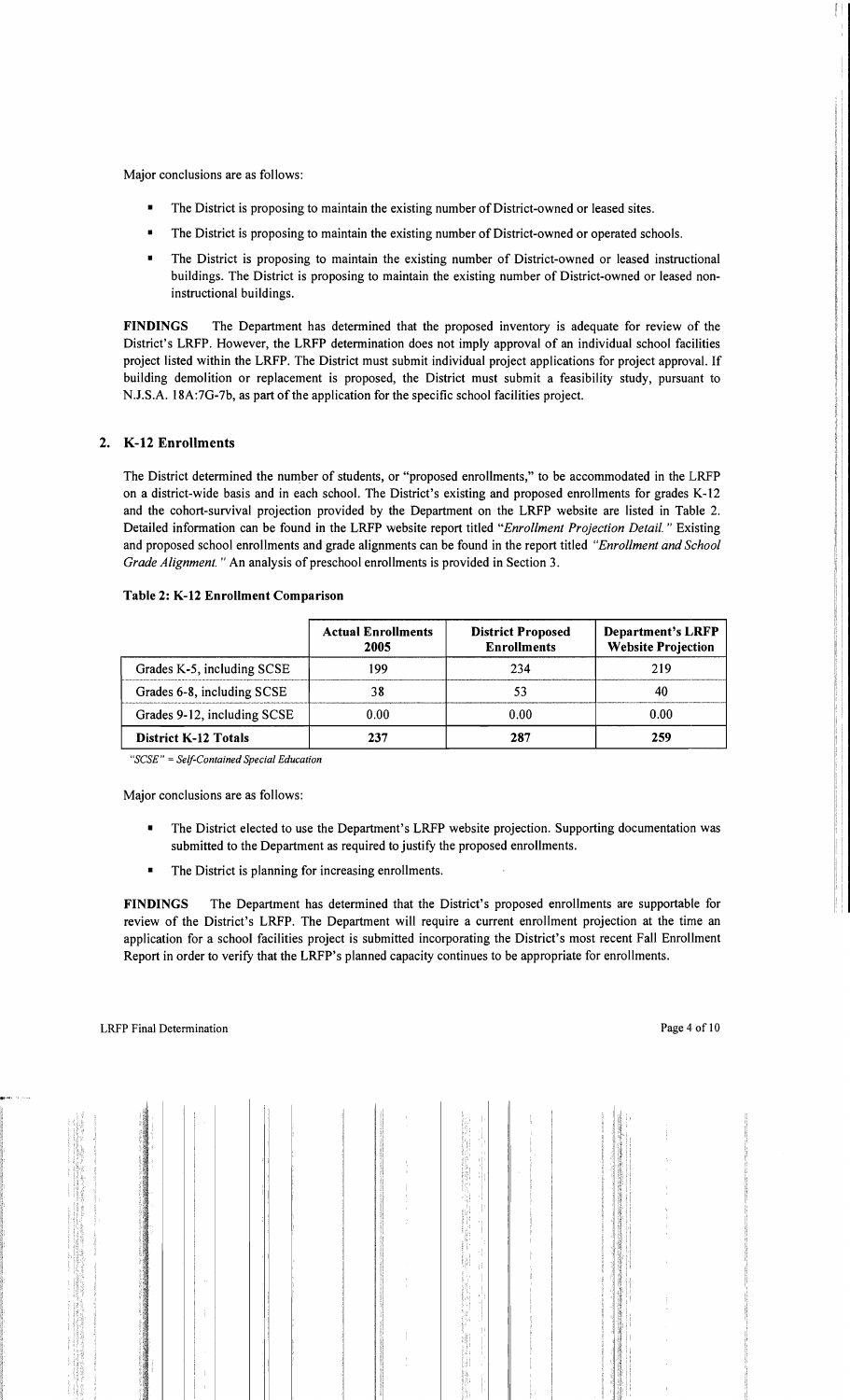# 3. Preschool Enrollments

The District identified the preschool universe for five-year planning purposes. Preschool enrollments include three year olds, if applicable, four year olds, and special education students.

Table 3 summarizes existing and proposed preschool enrollments in District and private provider facilities. Proposed private provider use is based on 2007-08 projections by the Department's Office of Early Childhood.

#### Table 3: Preschool Enrollments

|                          | <b>Total Preschool</b> | <b>District</b> | <b>Private Provider</b> |
|--------------------------|------------------------|-----------------|-------------------------|
| Actual (2005-06)         | 24                     | 24              | 0.00                    |
| <b>District Proposed</b> | 13                     |                 | 0.00                    |

Major conclusions are as follows:

- The District does not provide a preschool program for three year olds and a full day preschool program for four year olds.
- The District does not utilize private providers to accommodate preschool students.

FINDINGS The Department has determined that the District-proposed preschool enrollments are adequate for review of the District's LRFP. The Department will require a current enrollment projection at the time an application for a school facilities project is submitted incorporating the District's most recent Fall Enrollment Report and an update on private provider enrollments in order to verify that the LRFP's planned capacity continues to meet District enrollments.

# 4. FES and District Practices Capacity

The proposed room inventories for each school were analyzed to determine whether the LRFP provides adequate capacity for the proposed enrollments. Two capacity calculation methods, called *"FES Capacity"* and *"District Practices Capacity,* " were used to assess existing and proposed school capacity in accordance: with the FES and District program delivery practices. A third capacity calculation, called *"Functional Capacity, "*  determines Unhoused Students and potential State support for school facilities projects. Functional Capacity is analyzed in Section 5 of this Summary.

*• FES Capacity* only assigns capacity to pre-kindergarten *(if district-owned or operated),* kindergarten, general, and self-contained special education classrooms. No other room types are considered to be capacity-generating. Class size is based on the FES and is prorated for classrooms that are sized smaller than FES classrooms. FES Capacity is most accurate for elementary schools, or schools with non-departmentalized programs, in which instruction is "homeroom" based. This capacity calculation may also be accurate for middle schools depending upon the program structure. However, this method usually significantly understates available high school capacity since specialized spaces that are typically provided in lieu of general classrooms are not included in the capacity calculations.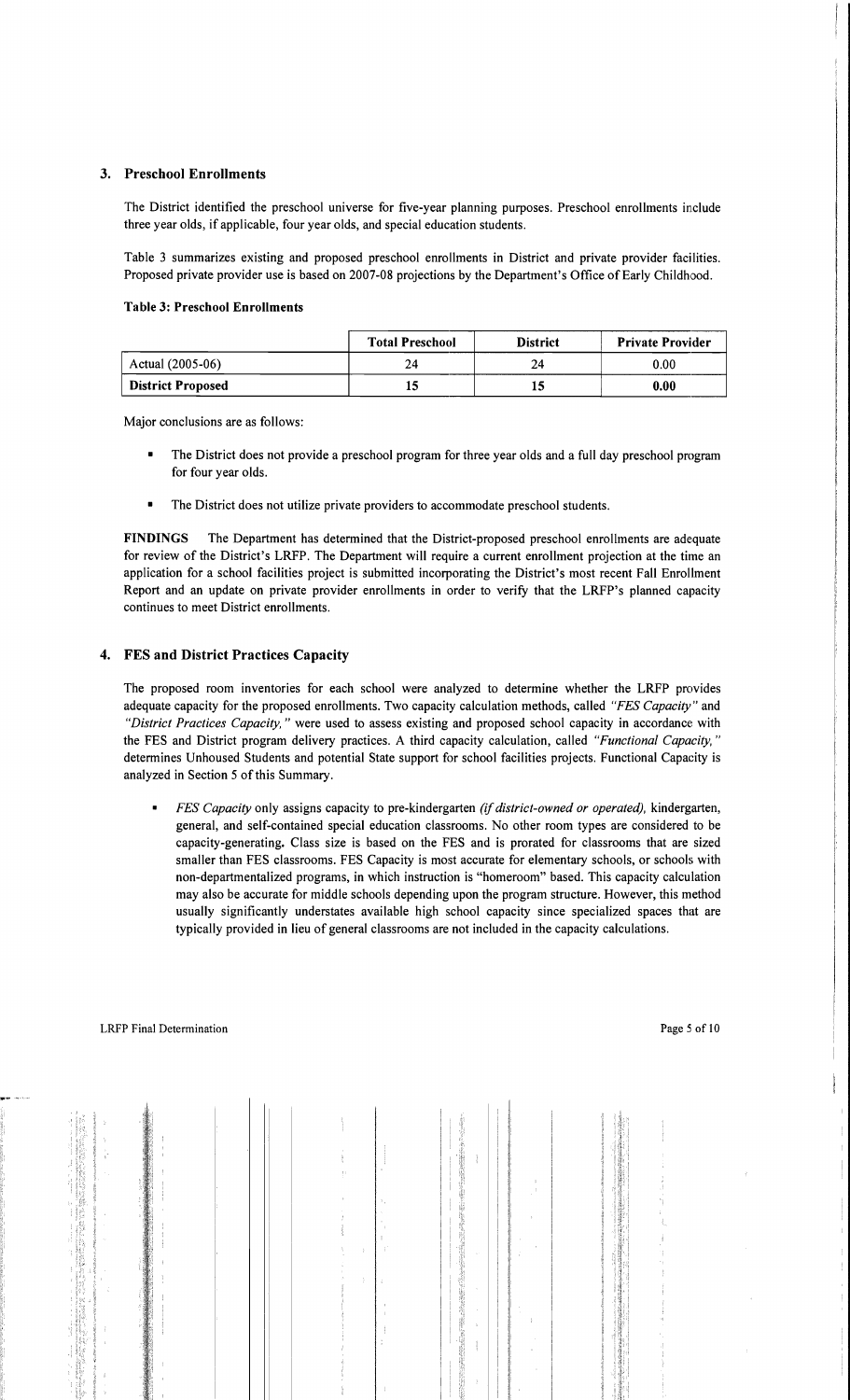*District Practices Capacity* allows the District to include specialized room types in the capacity calculations and adjust class size to reflect actual practices. This calculation is used to review capacity and enrollment coordination in middle and high schools.

A capacity utilization factor in accordance with the FES is included in both capacity calculations. A 90% capacity utilization rate is applied to classrooms serving grades K-8. An 85% capacity utilization rate is applied to classrooms serving grades 9-12. No capacity utilization factor is applied to preschool classrooms.

Table 4 provides a summary of existing and proposed district-wide capacities. Detailed information can be found in the LRFP website report titled *"FES and District Practices Capacity. "* 

|                                         | <b>Total FES Capacity</b> | <b>Total District Practices Capacity</b> |
|-----------------------------------------|---------------------------|------------------------------------------|
| $(A)$ Proposed Enrollments              | 302                       | 302                                      |
| $ $ (B) Existing Capacity               | 347.80                    | 343.20                                   |
| *Existing Capacity Status $(B)$ - $(A)$ | 45.80                     | 41 20                                    |
| $(C)$ Proposed Capacity                 | 347.80                    | 343.20                                   |
| Proposed Capacity Status (C)-(A)        | 45.80                     | 41 20                                    |

## Table 4: FES and District Practices Capacity Summary

\* *Positive numbers signify surplus capacity; negative numbers signify inadequate capacity. Negative values for District Practices capacity are acceptable* if*proposed enrollments do not exceed 100% capacity utilization.* 

Major conclusions are as follows:

- The District has appropriately coordinated proposed school capacities and enrollments in the LRFP.
- Adequate justification has been provided by the District if capacity for a school deviates from the proposed enrollments by more than 5%.

FINDINGS The Department has determined that proposed District capacity, in accordance with the proposed enrollments, is adequate for review of the District's LRFP. The Department will require a current enrollment projection at the time an application for a school facilities project is submitted, incorporating the District's most recent Fall Enrollment Report, in order to verify that the LRFP's planned capacity meets the District's updated enrollments.

# 5. Functional Capacity and Unhoused Students Prior to Proposed Work

*Functional Capacity* was calculated and compared to proposed enrollments to provide a preliminary estimate of Unhoused Students and new construction funding eligibility. Functional Capacity is the adjusted gross square feet of a school building *(total gross square feet minus excluded space)* divided by the minimum area allowance per Full-time Equivalent student for the grade level contained therein. Unhoused Students is the number of students projected to be enrolled in the District that exceeds the Functional Capacity of the District's schools pursuant to NJ.A.C. 6A:26-2.2(c).

*"Excluded Square Feet"* in the LRFP Functional Capacity calculation includes (1) square footage exceeding the FES for any pre-kindergarten, kindergarten, general education, or self-contained special education classroom;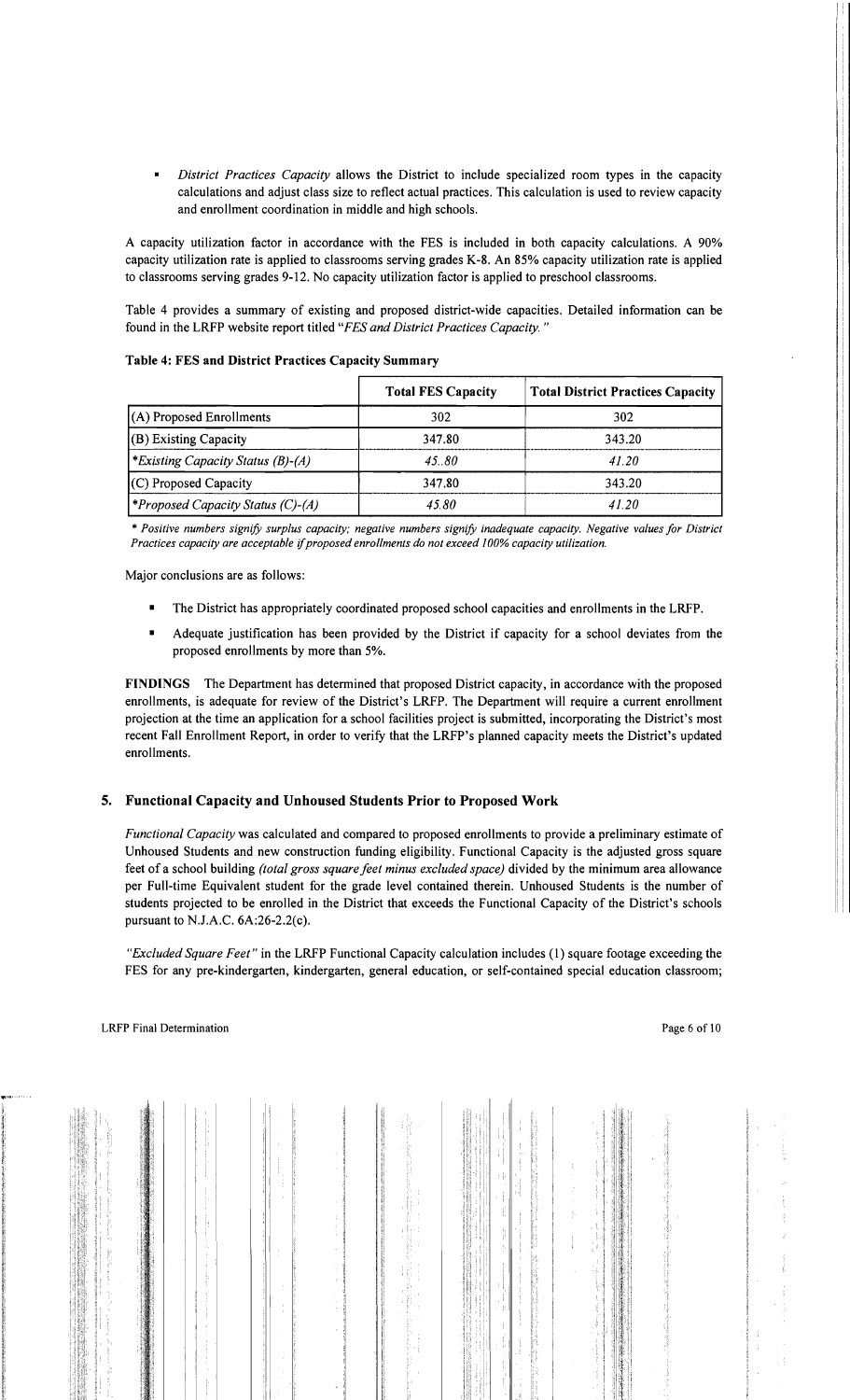(2) grossing factor square footage *(corridors, stairs, mechanical rooms, etc.)* that exceeds the FES allowance, and (3) square feet proposed to be demolished or discontinued from use. Excluded square feet may be revised during the review process for individual school facilities projects.

Table 5 provides a preliminary assessment of Functional Capacity, Unhoused Students, and Estimated Maximum Approved Area for the various grade groups in accordance with the FES. Detailed information concerning the calculation and preliminary excluded square feet can be found in the LRFP website reports titled *"Functional Capacity and Unhoused Students"* and *"Functional Capacity Excluded Square Feet. "* 

|                        |            | B          |                 |                |                          |
|------------------------|------------|------------|-----------------|----------------|--------------------------|
|                        |            | Estimated  |                 | D              | $E = C \times D$         |
|                        | A          | Existing   | $C = A-B$       | Area           | <b>Estimated Maximum</b> |
|                        | Proposed   | Functional | Unhoused        | Allowance      | Approved Area for        |
|                        | Enrollment | Capacity   | <b>Students</b> | (gsf/students) | <b>Unhoused Students</b> |
| Preschool (PK)         | 16         | 19.69      | 0.00            | 125.00         | 0.00                     |
| Elementary $(K-5)$     | 233        | 286.70     | 0.00            | 125.00         | 0.00                     |
| Middle $(6-8)$         | 53         | 65.21      | 0.00            | 134.00         | 0.00                     |
| $High (9-12)$          | 0.00       | 0.00       | 0.00            | 151.00         | 0.00                     |
| <b>District Totals</b> | 302        | 371.60     |                 |                |                          |

Table 5: Functional Capacity and Unhoused Students Prior to Proposed Work

Major conclusions are as follows:

- The calculations for "Estimated Existing Functional Capacity" include school facilities projects that have been approved by the Department but were not under construction or complete at the time of Plan submission.
- The District, based on the preliminary LRFP assessment, does not have Unhoused Students for the following FES grade groups: n/a.
- The District, based on the preliminary LRFP assessment, has Unhoused Students for the following FES grade groups: n/a.
- The District is not proposing to demolish or discontinue the use of existing District-owned instructional space. The Functional Capacity calculation excludes square feet proposed to be demolished or discontinued for the following FES grade groups: n/a.

FINDINGS Functional Capacity and Unhoused Students calculated in the LRFP are preliminary estimates. Justification for square footage in excess of the FES and the determination of additional excluded square feet, Preliminary Eligible Costs (PEC), and Final Eligible Costs (FEC) will be included in the review process for specific school facilities projects. A feasibility study undertaken by the District is required if building demolition or replacement is proposed per NJ.A.C. 6A:26-2.3(b)(10).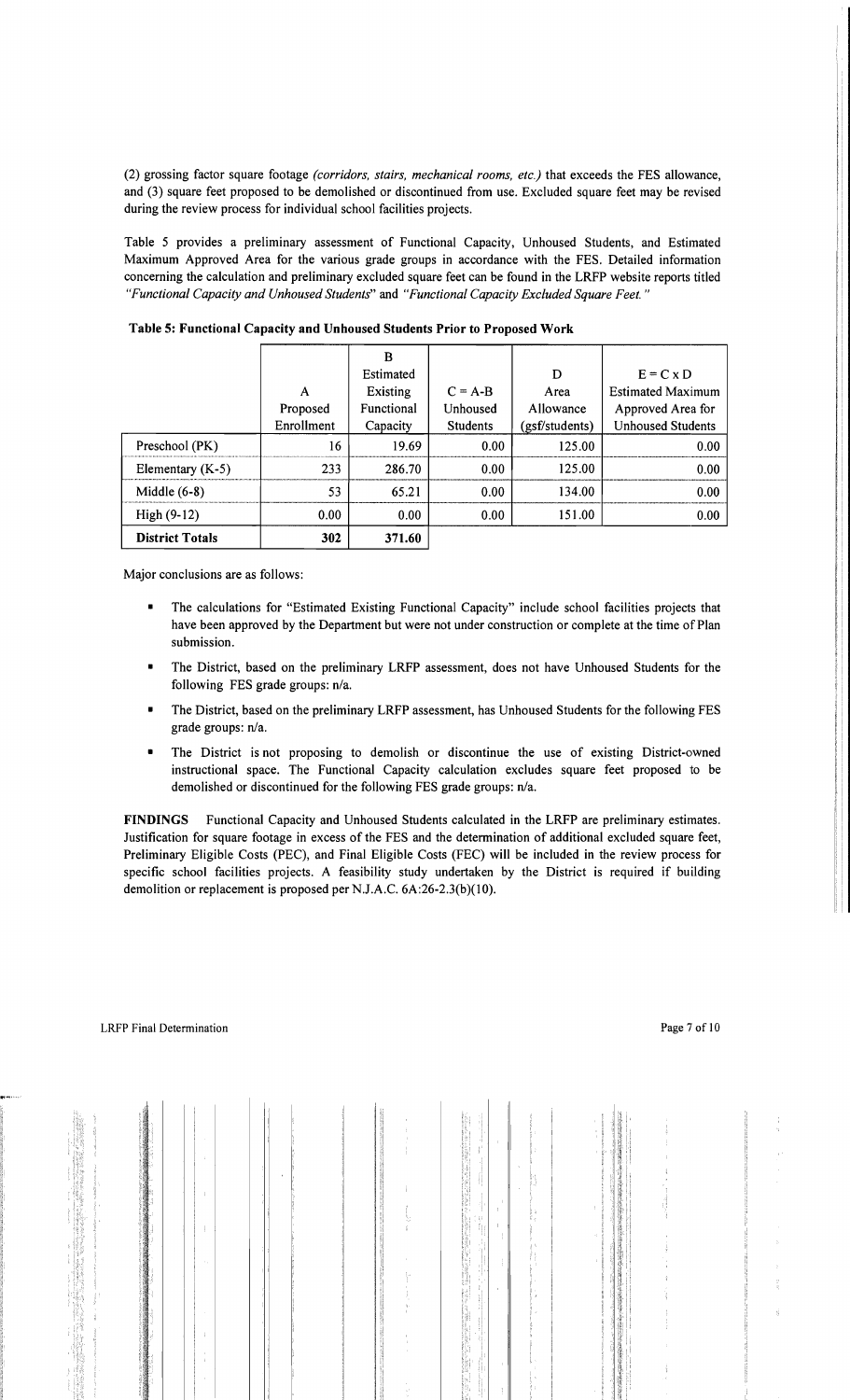# 6. Proposed Work

The District was instructed to review the condition of its facilities and sites and to propose corrective *"system"*  and *"inventory"* actions in its LRFP. *"System"* actions upgrade existing conditions without changing spatial configuration or size. Examples of system actions include new windows, finishes, and mechanical systems. *"Inventory"* actions address space problems by removing, adding, or altering sites, schools, buildings and rooms. Examples of inventory actions include building additions, the reconfiguration of existing walls, or changing room use.

Table 6 summarizes the type of work proposed in the District's LRFP for instructional buildings. Detailed information can be found in the LRFP website reports titled *"Site Asset Inventory," "LRFP Systems Actions Summary,* " *and "LRFP Inventory Actions Summary. "* 

| <b>Type of Work</b>                                            | <b>Work Included in LRFP</b> |  |  |
|----------------------------------------------------------------|------------------------------|--|--|
| <b>System Upgrades</b>                                         | Yes                          |  |  |
| <b>Inventory Changes</b>                                       |                              |  |  |
| Room Reassignment or Reconfiguration                           | No                           |  |  |
| <b>Building Addition</b>                                       | No                           |  |  |
| New Building                                                   | No                           |  |  |
| Partial or Whole Building Demolition or Discontinuation of Use | N٥                           |  |  |
| New Site                                                       | N٥                           |  |  |

#### Table 6: Proposed Work for Instructional Building

Major conclusions are as follows:

- The District has proposed system upgrades in one or more instructional buildings.
- The District has not proposed inventory changes, including new construction, in one or more instructional buildings.
- The District has not proposed new construction in lieu of rehabilitation in one or more instructional buildings.

Please note that costs represented in the LRFP are for capital planning purposes only. Estimated costs are not intended to represent preliminary eligible costs or final eligible costs of approved school facilities projects.

The Act (N.J.S.A. 18A:7G-7b) provides that all school facilities shall be deemed suitable for rehabilitation unless a pre-construction evaluation undertaken by the District demonstrates to the satisfaction of the Commissioner that the structure might pose a risk to the safety of the occupants even after rehabilitation or that rehabilitation is not cost-effective. Pursuant to N.J.A.C.  $6A:26-2.3(b)(10)$ , the Commissioner may identify school facilities for which new construction is proposed in lieu of rehabilitation for which it appears from the information presented that new construction is justified, provided, however, that for such school facilities so identified, the District must submit a feasibility study as part of the application for the specific school facilities project. The cost of each proposed building replacement is compared to the cost of additions or rehabilitation required to eliminate health and safety deficiencies and to achieve the District's programmatic model.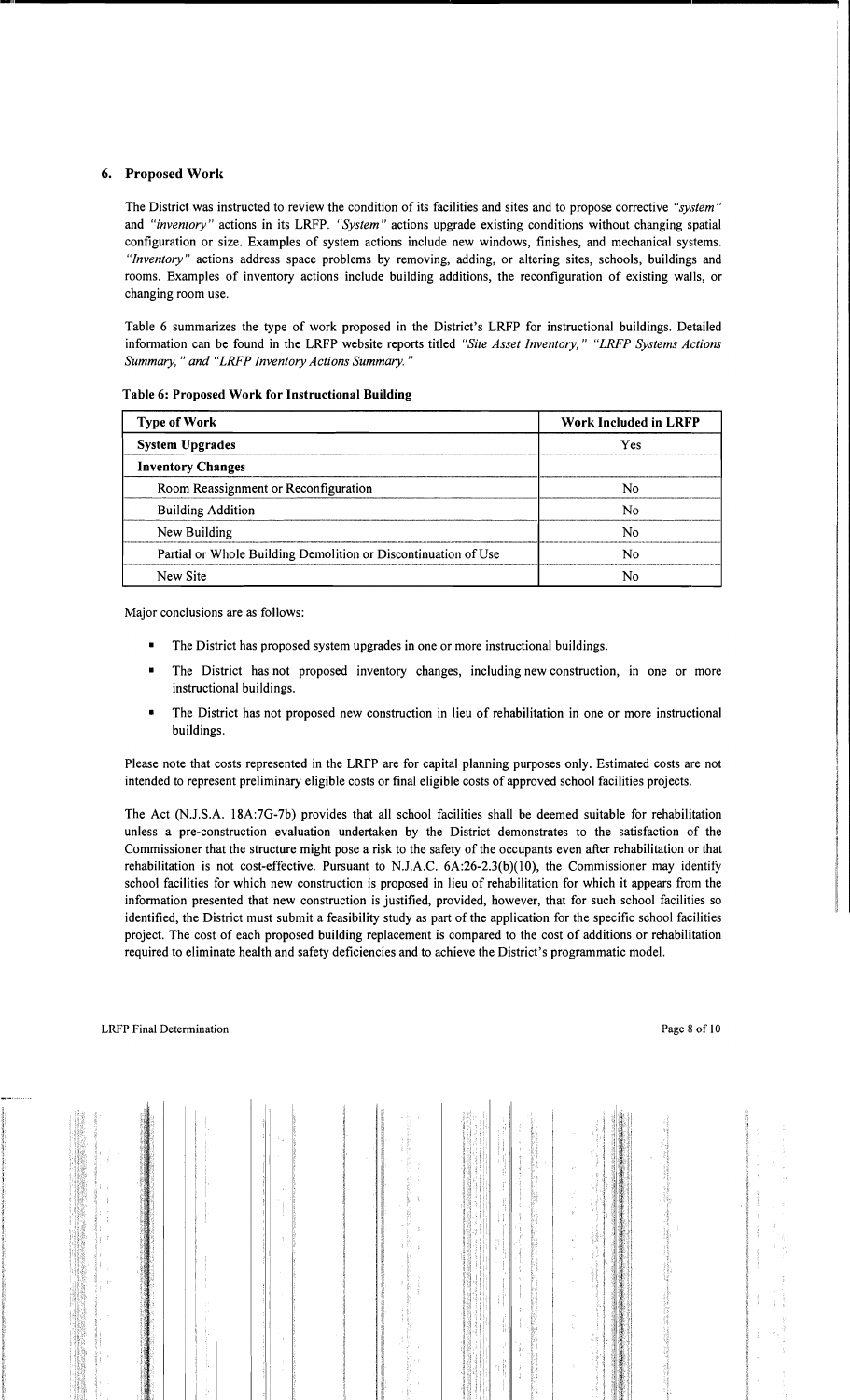Facilities used for non-instructional or non-educational purposes are ineligible for State support under the Act. However, projects for such facilities shall be reviewed by the Department to determine whether they are consistent with the District's LRFP and whether the facility, if it is to house students (full or part time) conforms to educational adequacy requirements. These projects shall conform to all applicable statutes and regulations.

FINDINGS The Department has determined that the proposed work is adequate for review of the District's LRFP. However, Department approval of proposed work in the LRFP does not imply that the District may proceed with a school facilities project. The District must submit individual project applications with cost estimates for Department project approval. Both school facilities project approval and other capital project review require consistency with the District's approved LRFP.

# 7. Functional Capacity and Unhoused Students After Completion of Proposed Work

The *Functional Capacity* of the District's schools *after* completion of the work proposed in the LRFP was calculated to highlight any remaining Unhoused Students.

Table 7 provides a preliminary assessment of Unhoused Students and Estimated Remaining Maximum Area after completion of new construction proposed in the LRFP, if applicable. Detailed information concerning the calculation can be found in the website report titled *"Functional Capacity and Unhoused Students."* 

|                        | Estimated<br>Maximum<br>Approved Area<br>for Unhoused<br><b>Students</b> | Total New<br><b>GSF</b> | Proposed<br>Functional<br>Capacity after<br>Construction | Unhoused<br>Students after<br>Construction | Estimated<br>Maximum Area<br>for Unhoused<br><b>Students</b><br>Remaining |
|------------------------|--------------------------------------------------------------------------|-------------------------|----------------------------------------------------------|--------------------------------------------|---------------------------------------------------------------------------|
| Preschool (PK)         | 0.00                                                                     | 0.00                    | 19.69                                                    | 0.00                                       | 0.00                                                                      |
| Elementary $(K-5)$     | 0.00                                                                     | 0.00                    | 286.70                                                   | 0.00                                       | 0.00                                                                      |
| Middle $(6-8)$         | 0.00                                                                     | 0.00                    | 65.21                                                    | 0.00                                       | 0.00                                                                      |
| High $(9-12)$          | 0.00                                                                     | 0.00                    | 0.00                                                     | 0.00                                       | 0.00                                                                      |
| <b>District Totals</b> |                                                                          | 0.00                    | 371.60                                                   |                                            |                                                                           |

Table 7: Functional Capacity and Unhoused Students After Completion of Proposed Work

Major conclusions are as follows:

- • New construction is proposed for the following grade groups: *n/a.*
- Proposed new construction exceeds the estimated maximum area allowance for Unhoused Students prior to the completion of the proposed work for the following grade groups: *n/a.*
- The District, based on the preliminary LRFP assessment, will not have Unhoused Students after completion of the proposed LRFP work for the following grade groups: n/a.